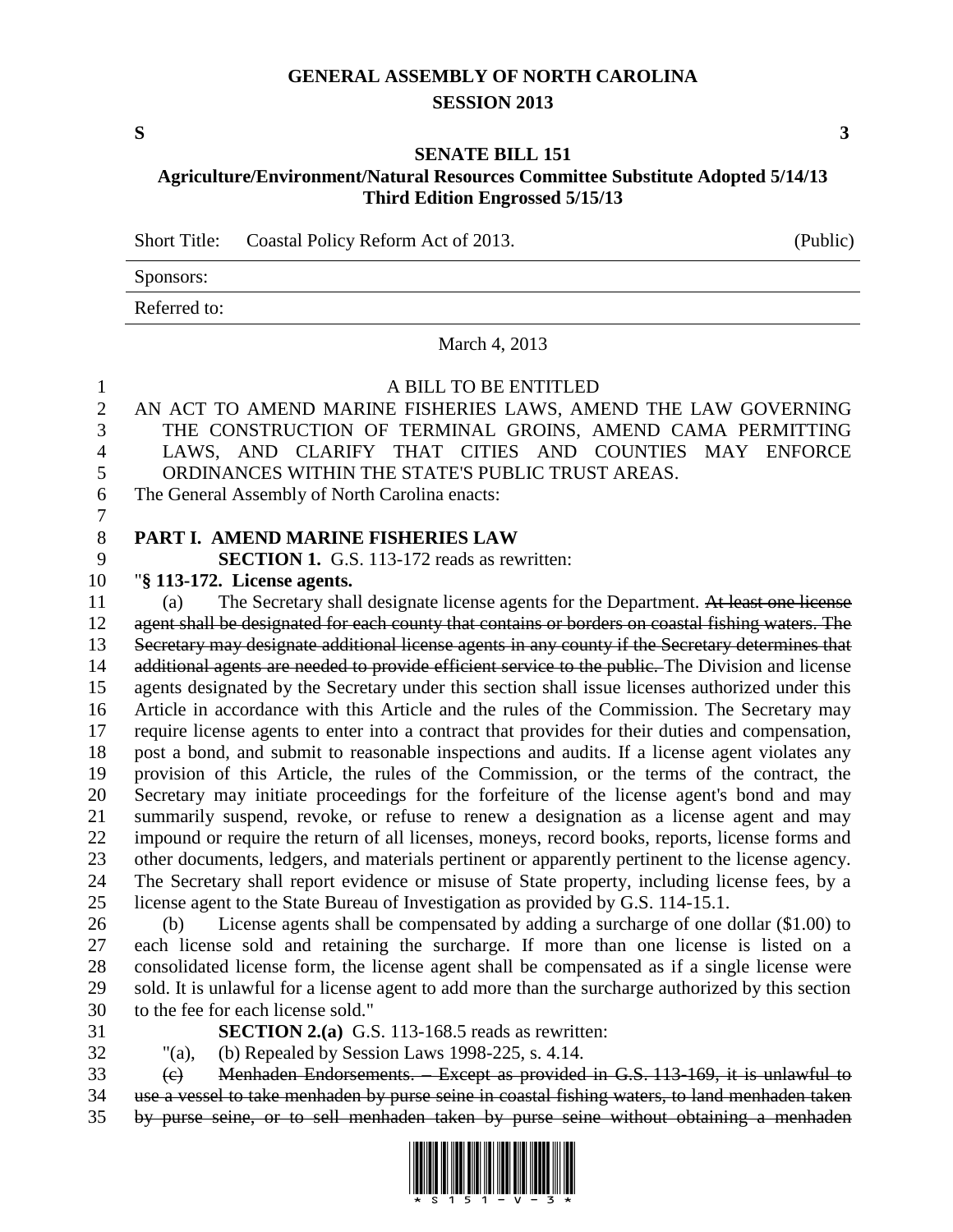|                | <b>General Assembly Of North Carolina</b>                                                        |      |                                                                                                  | <b>Session 2013</b> |  |
|----------------|--------------------------------------------------------------------------------------------------|------|--------------------------------------------------------------------------------------------------|---------------------|--|
| $\mathbf{1}$   | endorsement of a SCFL. The fee for a menhaden endorsement shall be two dollars (\$2.00) per      |      |                                                                                                  |                     |  |
| $\overline{c}$ | ton, based on gross tonnage as determined by the custom house measurement for the mother         |      |                                                                                                  |                     |  |
| 3              | ship. The menhaden endorsement shall be required for the mother ship but no separate             |      |                                                                                                  |                     |  |
| $\overline{4}$ |                                                                                                  |      | endorsement shall be required for a purse boat carrying a purse seine. The application for a     |                     |  |
| 5              |                                                                                                  |      | menhaden endorsement must state the name of the person in command of the vessel. Upon a          |                     |  |
| 6              |                                                                                                  |      | change in command of a menhaden vessel, the owner must notify the Division in writing within     |                     |  |
| $\tau$         | $30$ days.                                                                                       |      |                                                                                                  |                     |  |
| $8\,$          | (d)                                                                                              |      | Shellfish Endorsement for North Carolina Residents. - The Division shall issue a                 |                     |  |
| 9              |                                                                                                  |      | shellfish endorsement of a SCFL to a North Carolina resident at no charge. The holder of a       |                     |  |
| 10             | SCFL with a shellfish endorsement is authorized to take and sell shellfish."                     |      |                                                                                                  |                     |  |
| 11             |                                                                                                  |      | <b>SECTION 2.(b)</b> G.S. 113-169 is repealed.                                                   |                     |  |
| 12             |                                                                                                  |      | <b>SECTION 2.(c)</b> G.S. 113-168.2(a1) reads as rewritten:                                      |                     |  |
| 13             | $"$ (al)                                                                                         |      | Use of Vessels. - The holder of a SCFL is authorized to use only one vessel in a                 |                     |  |
| 14             |                                                                                                  |      | commercial fishing operation at any given time. The Commission may adopt a rule to exempt        |                     |  |
| 15             |                                                                                                  |      | from this requirement a person in command of a vessel that is auxiliary to a vessel engaged in a |                     |  |
| 16             |                                                                                                  |      | pound net operation, long-haul operation, or beach seine operation, or menhaden operation."      |                     |  |
| 17             |                                                                                                  |      |                                                                                                  |                     |  |
| 18             |                                                                                                  |      | PART II. AMEND TERMINAL GROIN CONSTRUCTION LAW                                                   |                     |  |
| 19             |                                                                                                  |      | <b>SECTION 3.(a)</b> G.S. 113A-115.1 reads as rewritten:                                         |                     |  |
| 20             |                                                                                                  |      | "§ 113A-115.1. Limitations on erosion control structures.                                        |                     |  |
| 21             | (a)                                                                                              |      | As used in this section:                                                                         |                     |  |
| 22             |                                                                                                  | (1)  | "Erosion control structure" means a breakwater, bulkhead, groin, jetty,                          |                     |  |
| 23             |                                                                                                  |      | revetment, seawall, or any similar structure.                                                    |                     |  |
| 24             |                                                                                                  | (1a) | "Estuarine shoreline" means all shorelines that are not ocean shorelines that                    |                     |  |
| 25             |                                                                                                  |      | border estuarine waters as defined in G.S. $113A-113(b)(2)$ .                                    |                     |  |
| 26             |                                                                                                  | (2)  | "Ocean shoreline" means the Atlantic Ocean, the oceanfront beaches, and                          |                     |  |
| 27             |                                                                                                  |      | frontal dunes. The term "ocean shoreline" includes an ocean inlet and lands                      |                     |  |
| 28             |                                                                                                  |      | adjacent to an ocean inlet but does not include that portion of any inlet and                    |                     |  |
| 29             |                                                                                                  |      | lands adjacent to the inlet that exhibits characteristics of estuarine shorelines.               |                     |  |
| 30             |                                                                                                  | (3)  | "Terminal groin" means a structure that isone or more structures constructed                     |                     |  |
| 31             |                                                                                                  |      | on the side of an inlet at the terminus of an island generally perpendicular to                  |                     |  |
| 32             |                                                                                                  |      | the shoreline to limit or control sediment passage into the inlet channel.                       |                     |  |
| 33             | (b)                                                                                              |      | No person shall construct a permanent erosion control structure in an ocean                      |                     |  |
| 34             |                                                                                                  |      | shoreline. The Commission shall not permit the construction of a temporary erosion control       |                     |  |
| 35             |                                                                                                  |      | structure that consists of anything other than sandbags in an ocean shoreline. This section      |                     |  |
| 36             |                                                                                                  |      | subsection shall not apply to any of the following:                                              |                     |  |
| 37             |                                                                                                  | (1)  | Any permanent erosion control structure that is approved pursuant to an                          |                     |  |
| 38             |                                                                                                  |      | exception set out in a rule adopted by the Commission prior to July 1, 2003.                     |                     |  |
| 39             |                                                                                                  | (2)  | Any permanent erosion control structure that was originally constructed                          |                     |  |
| 40             |                                                                                                  |      | prior to July 1, 1974, and that has since been in continuous use to protect an                   |                     |  |
| 41             |                                                                                                  |      | inlet that is maintained for navigation.                                                         |                     |  |
| 42             |                                                                                                  | (3)  | Any terminal groin permitted pursuant to this section.                                           |                     |  |
| 43             | (b1)                                                                                             |      | This section shall not be construed to limit the authority of the Commission to adopt            |                     |  |
| 44             |                                                                                                  |      | rules to designate or protect areas of environmental concern, to govern the use of sandbags, or  |                     |  |
| 45             |                                                                                                  |      | to govern the use of erosion control structures in estuarine shorelines.                         |                     |  |
| 46             | (c)                                                                                              |      | The Commission may renew a permit for an erosion control structure issued                        |                     |  |
| 47             |                                                                                                  |      | pursuant to a variance granted by the Commission prior to July 1, 1995. The Commission may       |                     |  |
| 48             | authorize the replacement of a permanent erosion control structure that was permitted by the     |      |                                                                                                  |                     |  |
| 49             | Commission pursuant to a variance granted by the Commission prior to July 1, 1995, if the        |      |                                                                                                  |                     |  |
| 50             | Commission finds that: (i) the structure will not be enlarged beyond the dimensions set out in   |      |                                                                                                  |                     |  |
| 51             | the original permit; (ii) there is no practical alternative to replacing the structure that will |      |                                                                                                  |                     |  |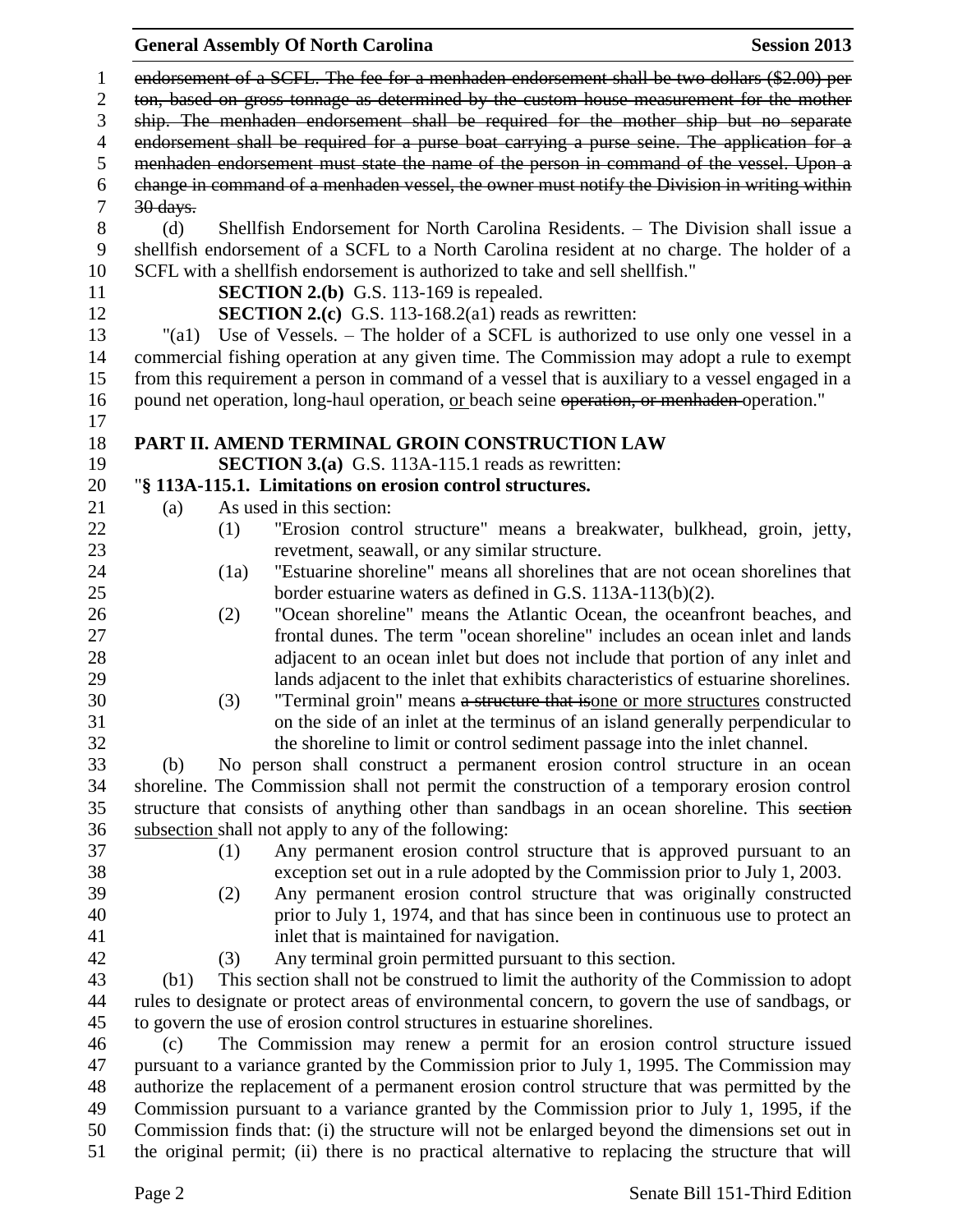|                  |                                                                                            | <b>General Assembly Of North Carolina</b>                                                                                                          | <b>Session 2013</b> |  |  |
|------------------|--------------------------------------------------------------------------------------------|----------------------------------------------------------------------------------------------------------------------------------------------------|---------------------|--|--|
| $\mathbf{1}$     |                                                                                            | provide the same or similar benefits; and (iii) the replacement structure will comply with all                                                     |                     |  |  |
| $\mathbf{2}$     |                                                                                            | applicable laws and with all rules, other than the rule or rules with respect to which the                                                         |                     |  |  |
| 3                | Commission granted the variance, that are in effect at the time the structure is replaced. |                                                                                                                                                    |                     |  |  |
| $\overline{4}$   | Any rule that prohibits permanent erosion control structures shall not apply to<br>(d)     |                                                                                                                                                    |                     |  |  |
| 5                | terminal groins permitted pursuant to this section.                                        |                                                                                                                                                    |                     |  |  |
| 6                | (e)                                                                                        | In addition to the requirements of Part 4 of Article 7 of Chapter 113A of the General                                                              |                     |  |  |
| $\boldsymbol{7}$ |                                                                                            | Statutes, an applicant for a permit for the construction of a terminal groin shall submit all of the                                               |                     |  |  |
| $8\,$            | following to the Commission:                                                               |                                                                                                                                                    |                     |  |  |
| 9                | (1)                                                                                        | Information to demonstrate that structures or infrastructure are imminently                                                                        |                     |  |  |
| 10               |                                                                                            | threatened by erosion, and nonstructural approaches to erosion control,                                                                            |                     |  |  |
| 11               |                                                                                            | including relocation of threatened structures, are impractical threatened by                                                                       |                     |  |  |
| 12               |                                                                                            | erosion.                                                                                                                                           |                     |  |  |
| 13               | (2)                                                                                        | An environmental impact statement that satisfies the requirements of                                                                               |                     |  |  |
| 14               |                                                                                            | G.S. 113A-4. An environmental impact statement prepared pursuant to the                                                                            |                     |  |  |
| 15               |                                                                                            | National Environmental Policy Act (NEPA), 42 U.S.C. § 4321, et seq., for                                                                           |                     |  |  |
| 16               |                                                                                            | the construction of the terminal groin shall satisfy the requirements of this                                                                      |                     |  |  |
| 17               |                                                                                            | subdivision.                                                                                                                                       |                     |  |  |
| 18               | (3)                                                                                        | A list of property owners and local governments that may be affected by the                                                                        |                     |  |  |
| 19               |                                                                                            | construction of the proposed terminal groin and its accompanying beach fill                                                                        |                     |  |  |
| 20               |                                                                                            | project and proof that the property owners and local governments have been                                                                         |                     |  |  |
| 21               |                                                                                            | notified of the application for construction of the terminal groin and its                                                                         |                     |  |  |
| 22               |                                                                                            | accompanying beach fill project.                                                                                                                   |                     |  |  |
| 23               | (4)                                                                                        | A plan for the construction and maintenance of the terminal groin and its                                                                          |                     |  |  |
| 24               |                                                                                            | accompanying beach fill project prepared by a professional engineer                                                                                |                     |  |  |
| 25               |                                                                                            | licensed to practice pursuant to Chapter 89C of the General Statutes.                                                                              |                     |  |  |
| 26               | (5)                                                                                        | A plan for the management of the inlet and the estuarine and ocean                                                                                 |                     |  |  |
| 27               |                                                                                            | shorelines immediately adjacent to and under the influence of the inlet. The                                                                       |                     |  |  |
| 28               |                                                                                            | inlet management plan monitoring and mitigation requirements must be                                                                               |                     |  |  |
| 29<br>30         |                                                                                            | reasonable and are not required to address unduly speculative or remote                                                                            |                     |  |  |
| 31               |                                                                                            | matters or impose requirements whose cost outweigh the benefits. The inlet<br>management plan is not required to address sea level rise. The inlet |                     |  |  |
| 32               |                                                                                            | management plan shall do all of the following relative to the terminal groin                                                                       |                     |  |  |
| 33               |                                                                                            | and its accompanying beach fill project:                                                                                                           |                     |  |  |
| 34               |                                                                                            | Describe the post-construction activities that the applicant will<br>a.                                                                            |                     |  |  |
| 35               |                                                                                            | undertake to monitor the impacts on coastal resources.                                                                                             |                     |  |  |
| 36               |                                                                                            | b.<br>Define the baseline for assessing any adverse impacts and the                                                                                |                     |  |  |
| 37               |                                                                                            | thresholds for when the adverse impacts must be mitigated.                                                                                         |                     |  |  |
| 38               |                                                                                            | Provide for mitigation measures to be implemented if adverse<br>c.                                                                                 |                     |  |  |
| 39               |                                                                                            | impacts reach the thresholds defined in the plan.                                                                                                  |                     |  |  |
| 40               |                                                                                            | d.<br>Provide for modification or removal of the terminal groin if the                                                                             |                     |  |  |
| 41               |                                                                                            | adverse impacts cannot be mitigated.                                                                                                               |                     |  |  |
| 42               | (6)                                                                                        | Proof of financial assurance in the form of a bond, insurance policy, escrow                                                                       |                     |  |  |
| 43               |                                                                                            | account, or other financial instrument that is adequate to cover the cost of:                                                                      |                     |  |  |
| 44               |                                                                                            | Long-term maintenance and monitoring of the terminal groin.<br>$\theta$ .                                                                          |                     |  |  |
| 45               |                                                                                            | Implementation of mitigation measures as provided in the inlet<br>$\mathbf{b}$ .                                                                   |                     |  |  |
| 46               |                                                                                            | management plan.                                                                                                                                   |                     |  |  |
| 47               |                                                                                            | Modification of modification or removal of the terminal groin as<br>$e_{\cdot}$                                                                    |                     |  |  |
| 48               |                                                                                            | provided in the inlet management plan.                                                                                                             |                     |  |  |
| 49               |                                                                                            | Restoration of public, private, or public trust property if the groin has<br>$\mathbf{d}$ .                                                        |                     |  |  |
| 50               |                                                                                            | an adverse impact on the environment or property.                                                                                                  |                     |  |  |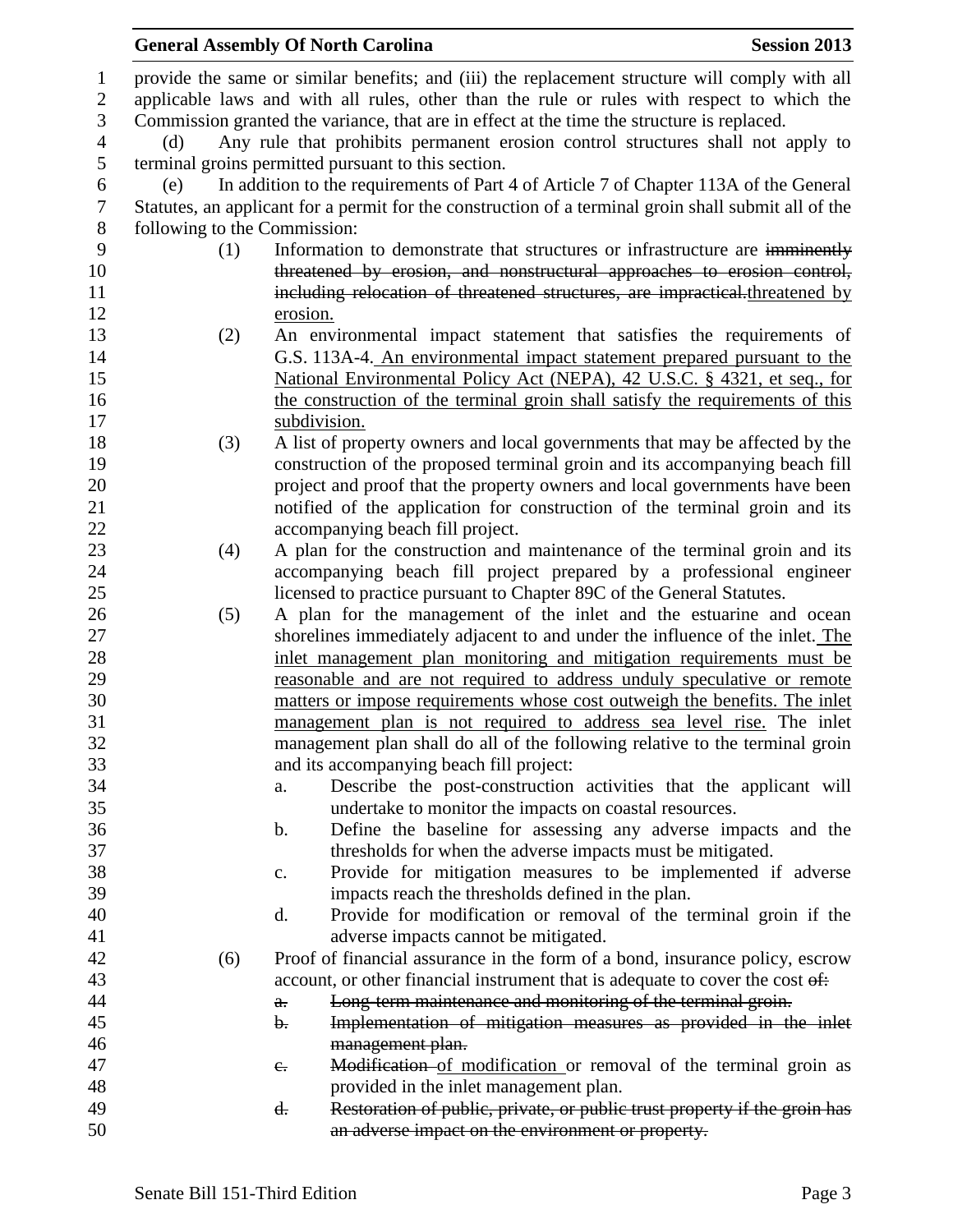|                            | <b>General Assembly Of North Carolina</b><br><b>Session 2013</b>                                                                                                                                |
|----------------------------|-------------------------------------------------------------------------------------------------------------------------------------------------------------------------------------------------|
| (f)                        | The Commission shall issue a permit for the construction of a terminal groin if the                                                                                                             |
|                            | Commission finds no grounds for denying the permit under G.S. 113A-120 and the                                                                                                                  |
|                            | Commission finds all of the following:                                                                                                                                                          |
| (1)                        | The applicant has complied with all of the requirements of subsection (e) of                                                                                                                    |
|                            | this section.                                                                                                                                                                                   |
| (2)                        | The applicant has demonstrated that structures or infrastructure are                                                                                                                            |
|                            | imminently threatened by erosion and that nonstructural approaches to                                                                                                                           |
|                            | erosion control, including relocation of threatened structures, are                                                                                                                             |
|                            | impractical.                                                                                                                                                                                    |
| (3)                        | The terminal groin will be accompanied by a concurrent beach fill project to                                                                                                                    |
|                            | prefill the groin.                                                                                                                                                                              |
| (4)                        | Construction and maintenance of the terminal groin will not result in                                                                                                                           |
|                            | significant adverse impacts to private property or to the public recreational                                                                                                                   |
|                            | beach. In making this finding, the Commission shall take into account the                                                                                                                       |
|                            | potential benefits of the project, including protection of beaches, protective                                                                                                                  |
|                            | dunes, wildlife habitats, roads, homes, and infrastructure, and mitigation                                                                                                                      |
|                            | measures, including the accompanying beach fill project, that will be                                                                                                                           |
|                            | incorporated into the project design and construction and the inlet                                                                                                                             |
|                            | management plan.                                                                                                                                                                                |
| $\left(5\right)$           | The inlet management plan is adequate for purposes of monitoring the                                                                                                                            |
|                            | impacts of the proposed terminal groin and mitigating any adverse impacts                                                                                                                       |
|                            | identified as a result of the monitoring.                                                                                                                                                       |
| (6)                        | Except to the extent expressly modified by this section, the project complies                                                                                                                   |
|                            | with State guidelines for coastal development adopted by the Commission                                                                                                                         |
|                            | pursuant to G.S. 113A-107.                                                                                                                                                                      |
| $\left( g\right)$          | The Commission may issue no more than four permits for the construction of a                                                                                                                    |
|                            | terminal groin pursuant to this section.                                                                                                                                                        |
| $\left( \mathrm{h}\right)$ | No permit may be issued where funds are generated from any of the following                                                                                                                     |
|                            | financing mechanisms and would be used for any activity related to the terminal groin or its                                                                                                    |
|                            | accompanying beach fill project:<br>Special obligation bonds issued pursuant to Chapter 159I of the General                                                                                     |
| $\bigoplus$                |                                                                                                                                                                                                 |
|                            | Statutes.                                                                                                                                                                                       |
| (2)                        | Nonvoted general obligation bonds issued pursuant to G.S. 159-48(b)(4).                                                                                                                         |
| $\left(3\right)$           | Financing contracts entered into under G.S. 160A-20 or G.S. 159-148.                                                                                                                            |
| (i)                        | No later than September 1 of each year, the Coastal Resources Commission shall                                                                                                                  |
|                            | report to the Environmental Review Commission on the implementation of this section. The<br>report shall provide a detailed description of each proposed and permitted terminal groin and its   |
|                            |                                                                                                                                                                                                 |
|                            | accompanying beach fill project, including the information required to be submitted pursuant to<br>subsection (e) of this section. For each permitted terminal groin and its accompanying beach |
|                            | fill project, the report shall also provide all of the following:                                                                                                                               |
|                            |                                                                                                                                                                                                 |
| (1)                        | The findings of the Commission required pursuant to subsection (f) of this<br>section.                                                                                                          |
|                            |                                                                                                                                                                                                 |
| (2)                        | The status of construction and maintenance of the terminal groin and its                                                                                                                        |
|                            | accompanying beach fill project, including the status of the implementation                                                                                                                     |
|                            | of the plan for construction and maintenance and the inlet management plan.                                                                                                                     |
| (3)                        | A description and assessment of the benefits of the terminal groin and its                                                                                                                      |
|                            | accompanying beach fill project, if any.                                                                                                                                                        |
| (4)                        | A description and assessment of the adverse impacts of the terminal groin                                                                                                                       |
|                            | and its accompanying beach fill project, if any, including a description and<br>assessment of any mitigation measures implemented to address adverse                                            |
|                            | impacts."                                                                                                                                                                                       |
|                            |                                                                                                                                                                                                 |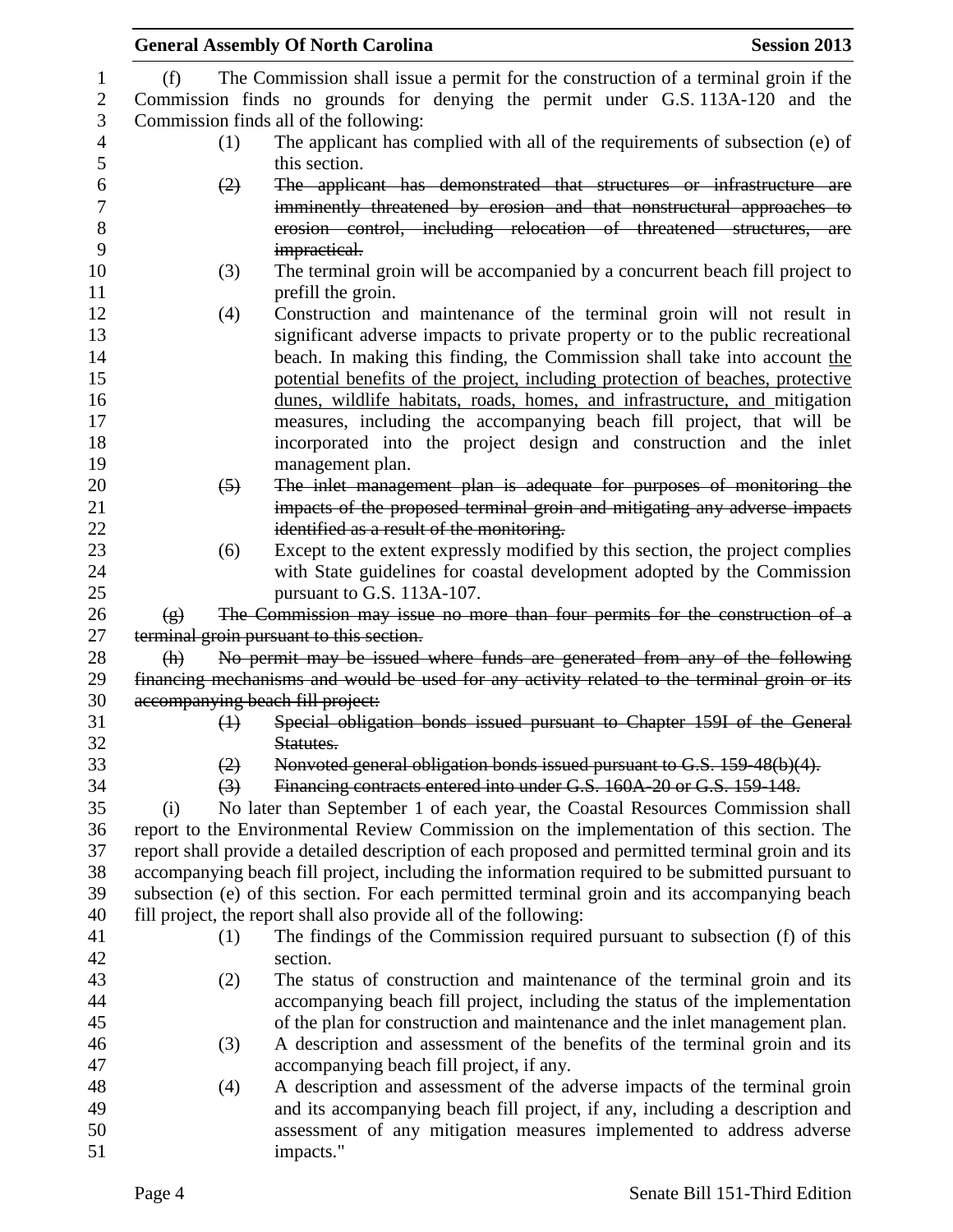|                                | <b>General Assembly Of North Carolina</b> | <b>Session 2013</b>                                                                                                                                   |  |
|--------------------------------|-------------------------------------------|-------------------------------------------------------------------------------------------------------------------------------------------------------|--|
| $\mathbf{1}$<br>$\overline{c}$ |                                           | <b>SECTION 3.(b)</b> Section 3 of S.L. 2011-387 is repealed.                                                                                          |  |
| 3                              |                                           | PART III. AMEND CAMA PERMITTING LAW                                                                                                                   |  |
| $\overline{4}$                 |                                           | <b>SECTION 4.</b> G.S. 113A-120 is amended by adding a new subsection to read:                                                                        |  |
| 5                              | " $(d)$                                   | Review of a permit application submitted pursuant to this Article shall be limited to                                                                 |  |
| 6                              |                                           | consideration of areas of environmental concern officially designated as such at the time the                                                         |  |
| $\tau$                         |                                           | application was submitted and shall not include consideration of any areas that have not been                                                         |  |
| $8\,$                          |                                           | designated as areas of environmental concern or for which a designation as an area of                                                                 |  |
| 9                              |                                           | environmental concern is pending at the time the application was submitted."                                                                          |  |
| 10                             |                                           |                                                                                                                                                       |  |
| 11                             |                                           | PART IV. CLARIFY THAT CITIES MAY ENFORCE ORDINANCES WITHIN THE                                                                                        |  |
| 12                             |                                           | <b>STATE'S PUBLIC TRUST AREAS</b>                                                                                                                     |  |
| 13                             |                                           | <b>SECTION 5.(a)</b> Article 8 of Chapter 160A of the General Statutes is amended by                                                                  |  |
| 14                             |                                           | adding a new section to read as follows:                                                                                                              |  |
| 15                             |                                           | "§ 160A-203. Municipalities may enforce ordinances in public trust areas.                                                                             |  |
| 16                             | (a)                                       | Notwithstanding the provisions of G.S. 113-131 or any other provision of law, a city                                                                  |  |
| 17                             |                                           | may, by ordinance, define, prohibit, regulate, or abate acts, omissions, or conditions upon the                                                       |  |
| 18                             |                                           | State's ocean beaches and prevent or abate any unreasonable restriction of the public's rights to                                                     |  |
| 19                             |                                           | use the State's ocean beaches as set forth in subsection (b) of this section. A city may enforce                                                      |  |
| 20                             |                                           | any ordinance adopted pursuant to this section or any other provision of law upon the State's                                                         |  |
| 21                             |                                           | ocean beaches located within or adjacent to the city's jurisdictional boundaries to the same                                                          |  |
| 22                             |                                           | extent that a city may enforce ordinances within the city's jurisdictional boundaries. For                                                            |  |
| 23                             |                                           | purposes of this section, the term "ocean beaches" has the same meaning as in G.S. 77-20(e).                                                          |  |
| 24                             | <u>(b)</u>                                | The authority of a city under this section is limited to the following:                                                                               |  |
| 25                             | (1)                                       | A city may regulate, restrict, or prohibit the placement, development,                                                                                |  |
| 26                             |                                           | maintenance, repair, alteration, improvement, location, or use of structures,                                                                         |  |
| 27                             |                                           | equipment, personal property, or debris upon the State's ocean beaches                                                                                |  |
| 28                             |                                           | located within or adjacent to the city's jurisdictional boundaries.                                                                                   |  |
| 29                             | (2)                                       | Any ordinance adopted by the city may provide for summary procedures to                                                                               |  |
| 30                             |                                           | remove or abate any unreasonable restrictions on the public's rights to use                                                                           |  |
| 31                             |                                           | the State's ocean beaches located within or adjacent to the city's                                                                                    |  |
| 32                             |                                           | jurisdictional boundaries. However, any procedure potentially resulting in                                                                            |  |
| 33                             |                                           | the removal or demolition of an otherwise lawful building or structure that is                                                                        |  |
| 34                             |                                           | not in imminent danger of collapse shall include provisions that provide the                                                                          |  |
| 35                             |                                           | record owner of the building or structure with notice and a hearing and the                                                                           |  |
| 36<br>37                       |                                           | city with a means to recover costs that are the same as or equivalent to the                                                                          |  |
| 38                             |                                           | following: service of complaints and orders as provided in G.S. 160A-445;<br>notice and hearing as provided in G.S. 160A-443(2); findings of fact and |  |
| 39                             |                                           | order as provided in G.S. $160A-443(3)b$ . and G.S. 24 $160A-443(5)$ ; liens as                                                                       |  |
| 40                             |                                           | provided in G.S. 160A-443(6); and remedies as provided in G.S. 160A-446.                                                                              |  |
| 41                             | (3)                                       | A city may enforce a violation of any ordinance adopted pursuant to this                                                                              |  |
| 42                             |                                           | section by any remedy provided for in G.S. 160A-175. A city may, in lieu of                                                                           |  |
| 43                             |                                           | any other remedy provided for in this section, seek a court order from a court                                                                        |  |
| 44                             |                                           | of competent jurisdiction to remove or abate a building or structure that is in                                                                       |  |
| 45                             |                                           | violation of an ordinance adopted under this section.                                                                                                 |  |
| 46                             | (c)                                       | Nothing in this section shall be construed to (i) limit the authority of the State or any                                                             |  |
| 47                             |                                           | State agency to regulate the State's ocean beaches as authorized by G.S. 113-131, or common                                                           |  |
| 48                             |                                           | law as interpreted and applied by the courts of this State; (ii) limit any other authority granted                                                    |  |
| 49                             |                                           | to cities by the State to regulate the State's ocean beaches; (iii) deny the existence of the                                                         |  |
| 50                             |                                           | authority recognized in this section prior to the date this section becomes effective; or (iv)                                                        |  |
| 51                             |                                           | impair the right of the people of this State to the customary free use and enjoyment of the                                                           |  |